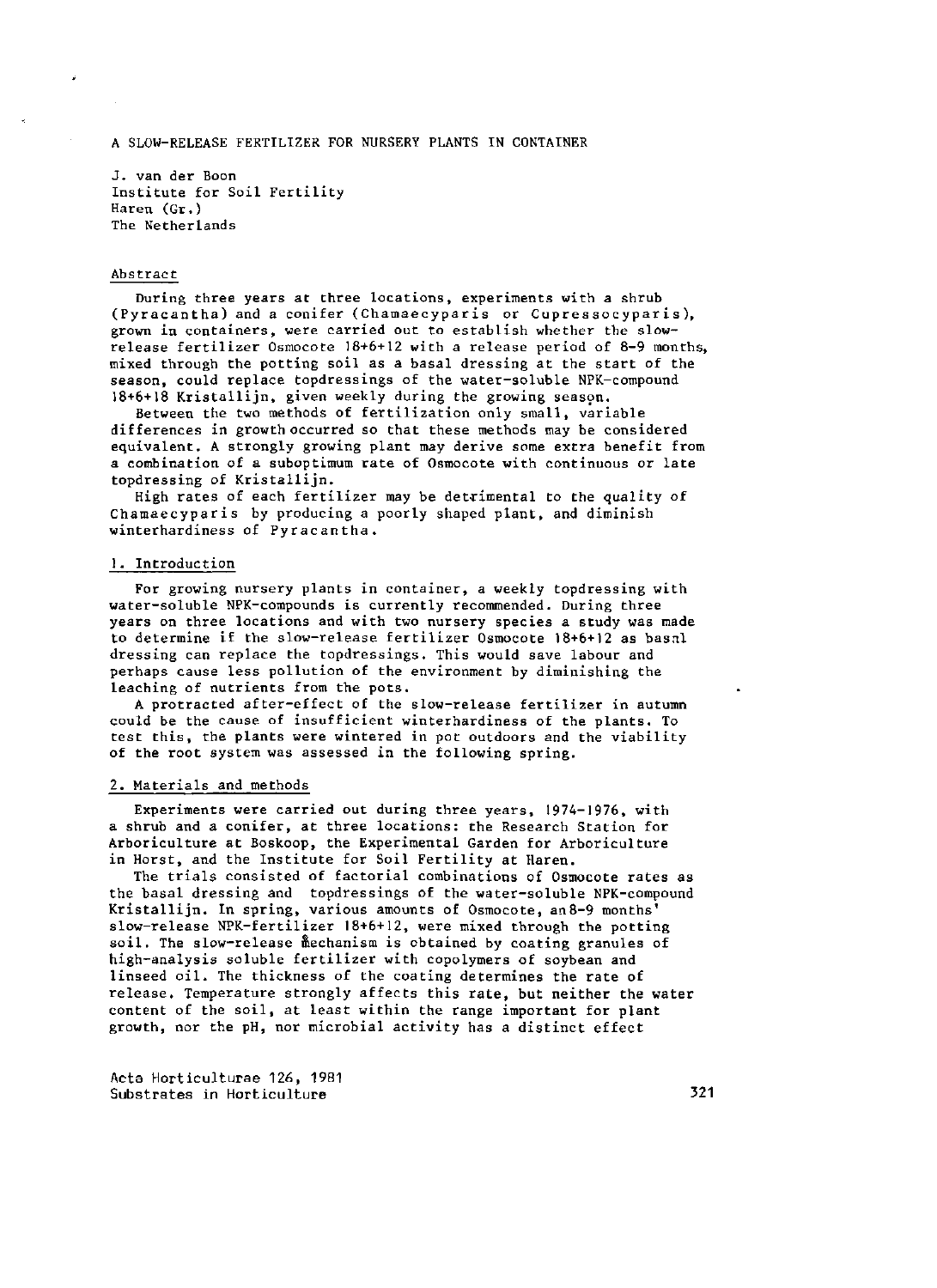(Lunt and Oertli, 1962; Oertli and Lunt, 1962; Penningsfeld and Fischer, 1979). At Haren, 6 Osmocote levels were applied in 1974 and 8 in the following years (see table 1). The first 6 levels were combined with seven treatments with the NPK-compound Kristallijn 18+6+18 as topdressing (table I). The experiments at Boskoop and Horst consisted of a selection of these treatments. In 1974, the experiment in Haren was carried out with 8-10 replications per treatment (one unit = one pot) and in the following years with 3 replications (one unit  $= 6$  pots). The trials at the two other places consisted of a twofold replication with 50 plants per treatment in a replication in 1974; in 1975 and 1976, there were 4 replications with 25 plants for each treatment and replication.

Rooted cuttings of Pyracantha 'Orange Glow' were potted in spring. As second experimental cultivar, Chamaecyparis lawsoniana 'Columnaris' was used in 1974, Chamaecyparis lawsoniana 'Golden Wonder' in 1975, and Cupressocyparis leylandii in 1976. The plants were potted in 1-litre Testadur-plastic pots, filled with a commercial potting mixture, consisting of frozen black peat (garden peat) and 10% clay, to which had been added 1.5 kg NPK-compound 16+10+20, 0.5 kg superphosphate, 4 kg lime and 250 g trace element mixture per  $m<sup>3</sup>$ . As soil analysis in 1974 showed that the contents of the major nutrient elements were high, too high for the moderate demand of nursery plants, the amount of the NPK-compound in the potting mixture for the experiments in 1975 and 1976 was lowered to a fourth of the amount mentioned above.

Water supply during growing was as close to optimum as possible. Because at Boskoop salt ditch water was used, ample water was given to avoid salt accumulation.

In the growing season the nutrient status of the potting soil was determined three times by soil testing. Measurements and estimates were used to establish growth differences among treatments. After the winter, new growth of the root system was evaluated as a measure of the effect of fertilization on the winterhardiness of the plant.

#### 3. Results

## 3.1. Growth of the plants

## 3.1.1. Quantity of NPK-compound in topdressing

A weekly topdressing of 20 g/m<sup>2</sup> water-soluble NPK-c Kristallijn 18+6+18 for rooted cuttings and conifers and even 30  $g/m^2$ for shrubs is a recommended practice (Rijswijk, 1975). In this way large amounts of fertilizer are supplied. Therefore in the experiment in Haren the possibility of using lower applications was studied anew, now with water of good quality instead of the high-chloride ditch water as used in Boskoop. In terms of plant growth as measured by stand, leaf colour, plantheight, weight, shape of the plant, etc., a significant interaction between quantity of Kristallijn and Osmocote was present in only a few instances for the conifers, but for Pyracantha much more frequently (table 2). This means that Pyracantha needs less Kristallijn as topdressing if Osmocote is mixed through the potting soil as a basal dressing. Without basal dressing, at least  $20 \text{ g/m}^2$ /week is necessary. With basal dressing, this quantity gave yet an additional positive effect. For shrubs, in general, a quantity of 20  $g/m^2$ /week may be recommended. Roughly speaking, differences in growth among the treatments were small for the conifers, a dose of  $10$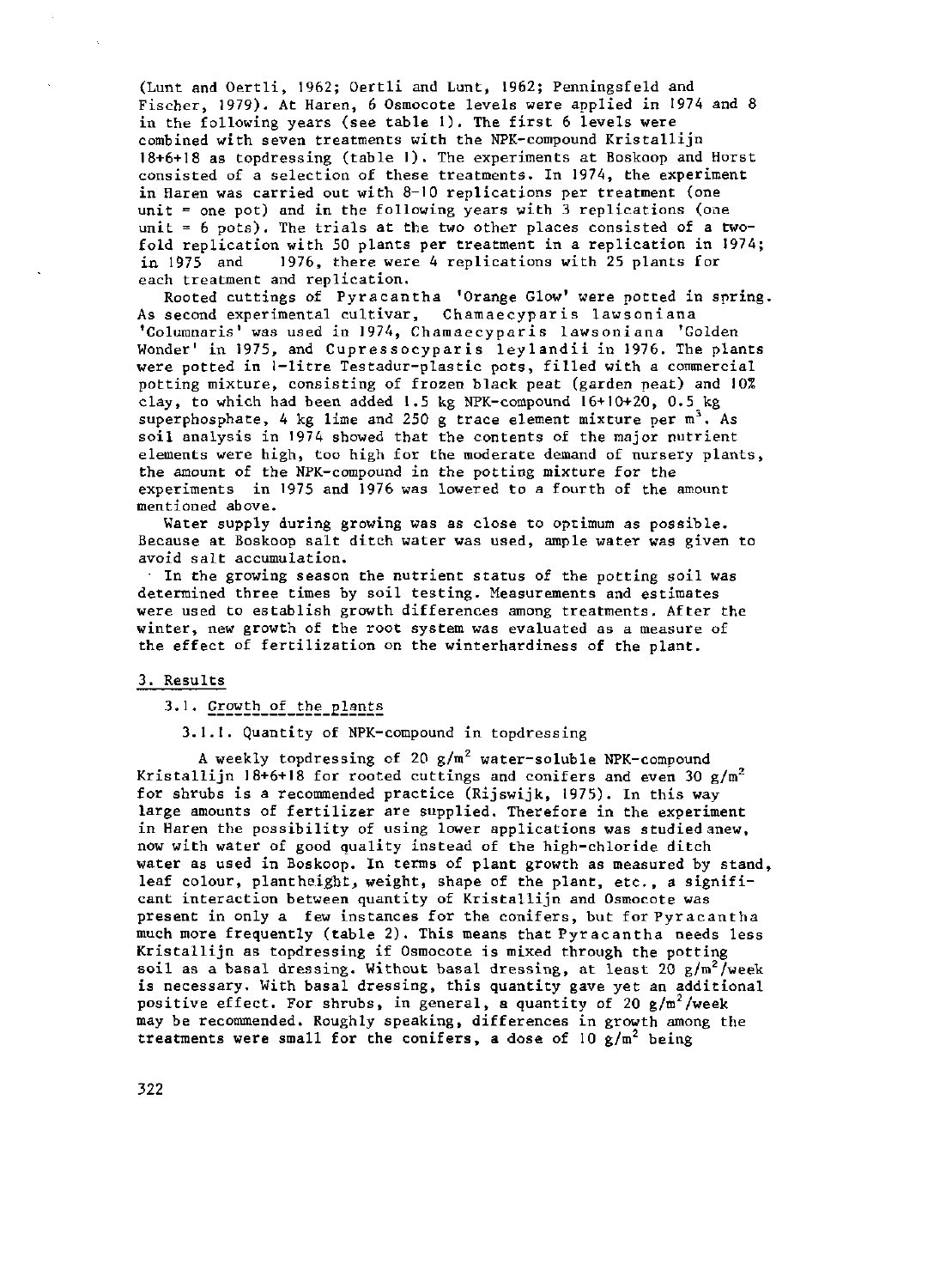sufficient for the cultivars tested. Even without Osmocote, there was little or no benefit from a higher level of Kristallijn.

The results of the experiments did not indicate that a weekly topdressing during half a season should be heavier than one given during the entire season.

3.1.2. Basal dressing with Osmocote or topdressing with Kristallijn

This section deals with the question whether Osmocote alone - which would reduce labour during the summer - or topdressing with Kristallijn alone would be the better treatment. Possibly a combination would be advantageous; this will be discussed in the succeeding section.

With a quadratic regression equation, maximum growth at the optimum rate of Osmocote was calculated (table 3). Calculated maximum growth is of course somewhat theoretical and could only have been obtained if at the start of the relevant trial the optimum dose of Osmocote had been known and mixed through the potting soil. This maximum growth can be compared with the results of continued topdressing with Kristallijn. There is no decisive difference, now the basal dressing was superior, then again the other method scored higher. Only one statistical significant difference in height between the two methods occurred. When Pyracantha was topdressed during the latter half of the season, growth distinctly lagged behind. The difference in growth between early and late topdressing was less distinct for Chamaecyparis . Obviously, the basal dressing with the NPK-compound 16+10+20 was better able to sustain adequate growth of this conifer than of Pyracantha. For Cupressocyparis, which grows more rapidly than Chamaecyparis, omission of early topdressing was again less desirable.

Pyracantha required a larger amount of Osmocote than the conifers. In 1974, when the potting mixture contained the usual amount of NPKcompound, the mean optimum rate for maximum height of Pyracantha was 5.8 g Osmocote/1 potting soil; in the two following years, when the amount of NPK-compound had been reduced to a fourth, it was  $8.8 g/1$ . The respective optimum rates for the conifers were 4.2 and 5.3  $g/1$ .

## 3.2. Basal\_dressing\_with\_0smocote\_in\_combination\_with\_topdressing with Kristallijn

It is conceivable that a topdressing, in addition to the required amount of Osmocote as a basal dressing, would have an added beneficial effect. The time of application may also be of interest: an early topdressing in case the release of nutrients is late or slow, or a late topdressing if the slow-release fertilizer works too fast relative to the uptake rhythm of the plant.

Table 4 shows the extra growth obtained after topdressing with Kristallijn when an amount of Osmocote closest to the calculated optimum rate was given. Continuous and late topdressing gave a slight, statistically nonsignificant increase in growth in more than half of the cases. It was reported in the previous section that in the absence of Osmocote, early topdressing was best. In the presence of Osmocote, late topdressing was preferable. This indicates that the release of nutrients from Osmocote is sufficient early in the season, while it is probably too slow or has ceased at the end of the summer.

Possibly a combination of topdressing and a lower, suboptimum dose of Osmocote is superior. To study this interaction, the height of the plant was plotted against the Osmocote rates as dependent upon the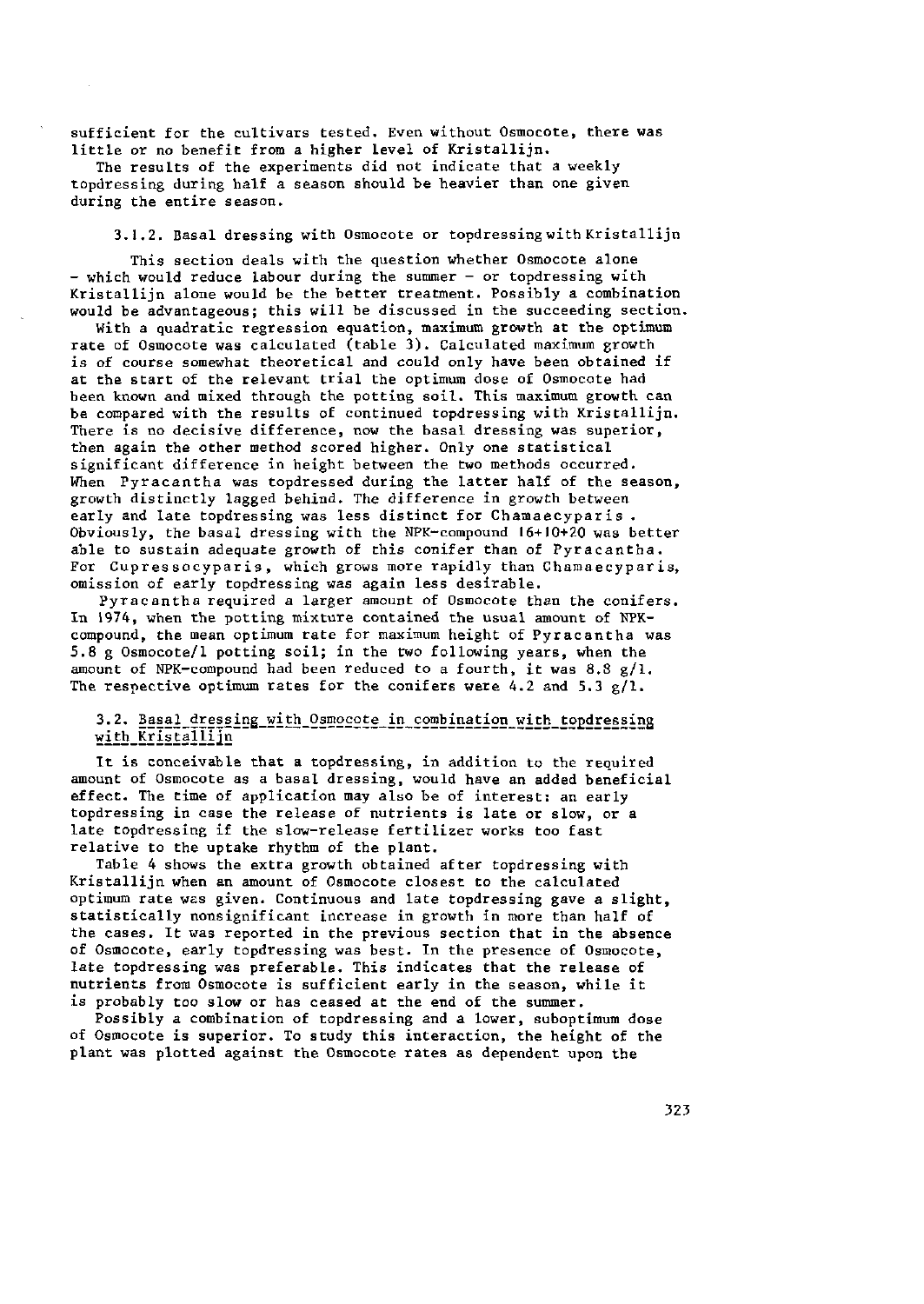method of topdressing (figures 1 and 2). To eliminate the effect of location and year on growth, relative heights were used, the second highest treatment mean in each experiment being put at 100%. For maximum growth of conifers without topdressing, 3-4 g Osmocote was found to be sufficient. Continuous and late topdressing lowered the optimum rate to  $2-3$  g. On the average, no greater plant height can be obtained from the combined action of basal dressing and topdressing. Early topdressing after basal dressing with Osmocote did not give any advantage. Excess of nutrients, from Osmocote alone or in combination with Kristallijn, is more detrimental to conifers than to Pyracantha. The optimum rate for Pyracantha without topdressing was 5 g Osmocote/1. When the basal dressing had been underestimated, an early topdressing worked favourably, but a late one failed. The curve for continuous topdressing was flat, which indicates that, in the case of continuous topdressing, the basal dressing had little effect. Kristallijn without basal dressing gave almost maximum growth of Pyracantha. Certain combinations of basal and topdressing seem to give extra growth of Pyracantha, but the differences are only small.

When the treatment means for plant height as well as for the other growth and quality characteristics were ranged and when the frequency with which the five best treatments per location and year occurred was evaluated, the combination of Osmocote level 3 (see table 1) with continuous or late topdressing turned out to be the best. This means for Pyracantha a dose of 5-6 g and for the conifers an amount of between 2.67 and 5 g Osmocote/1. Differences from other combinations, however, are small and it is doubtful that combined fertilization is economical,in view of the large amounts of nutrients involved.

## 3.3. Quality\_of\_Chamaecyparis

In 1975, high doses of fertilizer had a deleterious effect on the shape of Chamaecyparis plants. The highest part of the plant lost its pointed shape, and the top of the plant was bent over. The deformation occurred both with Osmocote and with Kristallijn. Continuous topdressing was the most unfavourable treatment, then followed early dressing. In view of possible damage, caution should be exercised in applying large amounts of fertilizer to susceptible cultivars.

# 3.4. Winterhardiness

It is of interest to know the effect of dressing upon winterhardiness. Therefore topdressing was continued until late in the season so as to accentuate possible injurious effects. Plants in pot were wintered without protection, which Pyracantha withstood poorly. Winterhardiness decreased with increasing rates of Osmocote (table 5). Late or continuous topdressing sometimes caused a reduction in new growth of the root system in spring. The nutrient status of the conifers had little effect upon their survival during winter.

#### 3.5. Soil testing

Soil samples were taken in the second half of May when topdressing with Kristallijn began, in mid-August (change in topdressing), and in mid-September. They were analysed in a soil-water extract  $1:1:5$  (v/v)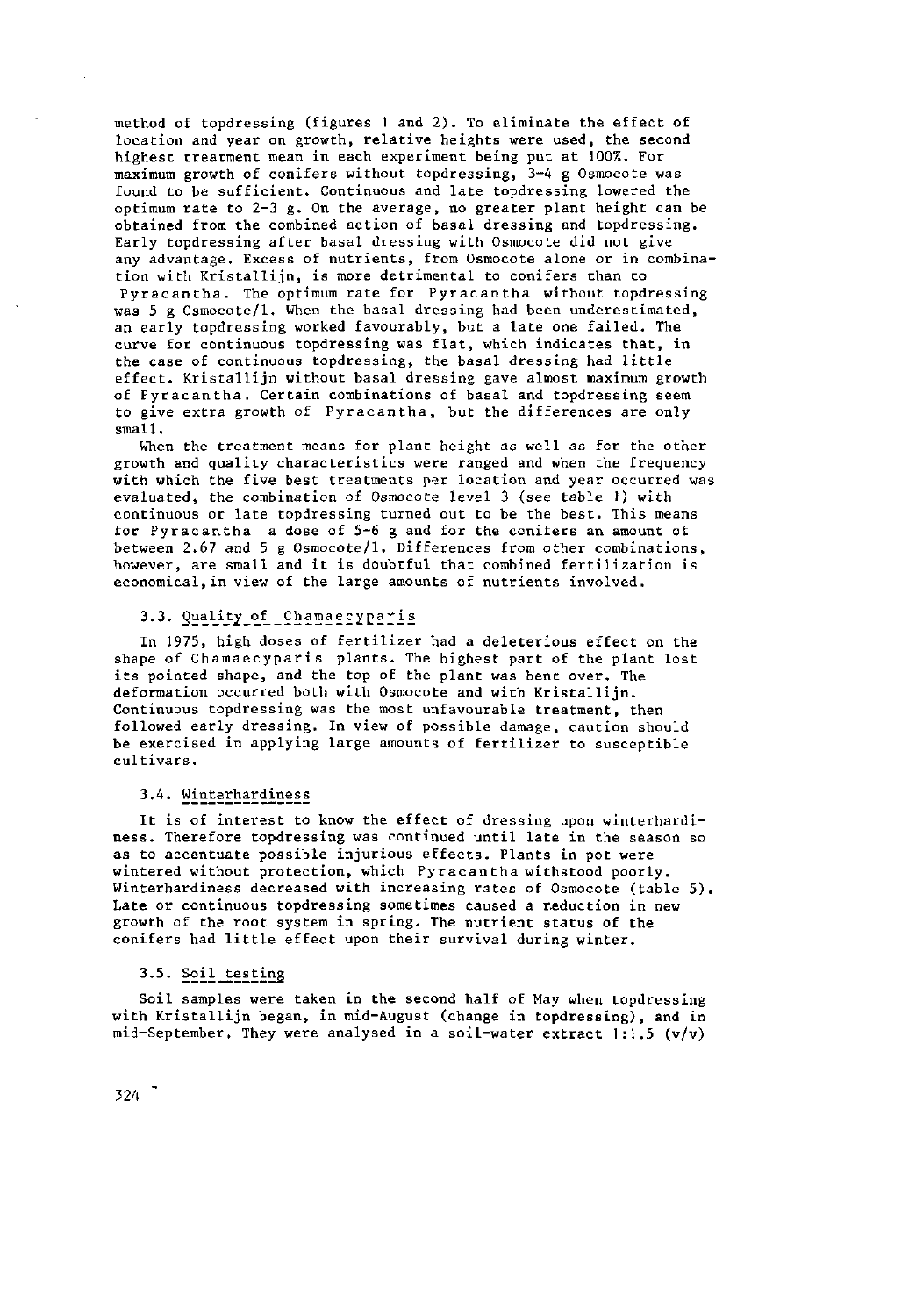(Sonneveld et al., 1974). In the second half of May, about six weeks after planting, Osmocote applications had clearly increased the contents of soluble N, P and K (table 6). Neglecting nutrient uptake by the plant and loss due to leaching, some 40-60% of the nitrogen had, roughly estimated, been released by the Osmocote. The soil content in August was higher still. Thus,the release of nutrients from Osmocote in the course of the season was higher than nutrient uptake by the plant, soil adsorption, and leaching from the pot. In September the reverse is true, the contents had then decreased. Topdressing with the watersoluble NPK-compound Kristallijn increased the contents, but not as much as Osmocote. A part of the Kristallijn may have fallen beside the pot, or may have leached out rapidly. Increasing rates of Osmocote distinctly lowered the pH. Also Kristallijn lowered the pH. When a slow-release fertilizer is used,extra lime should be given to compensate for acidification through nitrification of ammonium (Arnold Bik, 1970). The highest levels of Osmocote sometimes gave poorer growth of the plants. Osmocote increased the electrical conductivity (EC) of the soil solution, and in some cases growth inhibition due to salt accumulation is possible.

To estimate optimum soil contents of N, P and K, relative growth (i.e. the treatment with the tallest plant per experimental place and year = 100%) was plotted against soil analysis data (see for example figure 3). As N, P and K are supplied by the two compounds in a constant ratio, a real optimum can be assessed only for that nutrient which has determined growth at increased application rates the longest, probably this is nitrogen. Table  $\overline{7}$  shows which nutrient levels in the potting soils are desired, if dressing occurs in a fixed NPKratio. This interpretation of soil analysis data is also dependent upon the kind of slow-release fertilizer used, in this case Osmocote. As there was a relation between growth and soil contents already in the second half of May before topdressing started, the nutrients released from Osmocote play an important role in the optimum levels as estimated.

### 3.5.1. Efficiency of dressing

Nursery plants, grown in containers, receive large amounts of fertilizer. At a rate of 6 g Osmocote/1 potting soil with plants in 11-cm pots, 580 kg N, 195 kg  $P_2O_5$  and 390 kg K<sub>2</sub>0 per ha are given. The usual topdressings with the NPK-compound Kristallijn, weekly 20  $g/m^2$ , supply 720, 240 and 480 kg per ha, respectively. Because nursery 720, 240 and 480 kg per ha, respectively. Because nursery plants have only a moderate demand for nutrients, an undesirable leaching loss to the environment probably takes place. Although data for a balanced account are missing, it can be roughly estimated that Pyracantha took up between 21-32% and Chamaecyparis/ Cupressocyparis between 10-17% of the nutrients given (table 8). Together with the amount of nutrients, found by soil analysis at the end of the growing season, the recovery from the added fertilizer was for Pyracantha 32-73% and for the conifers 24-53%. The recovery by the plant from the two fertilizers was almost the same for N and P, but recovery of K from Kristallijn was lower, probably because this fertilizer has a higher K-content than Osmocote. At the end of the growing season a much larger amount of nutrients was present in the potting soil after application of Osmocote than after application of Kristallijn, the former giving thus less pollution through leaching.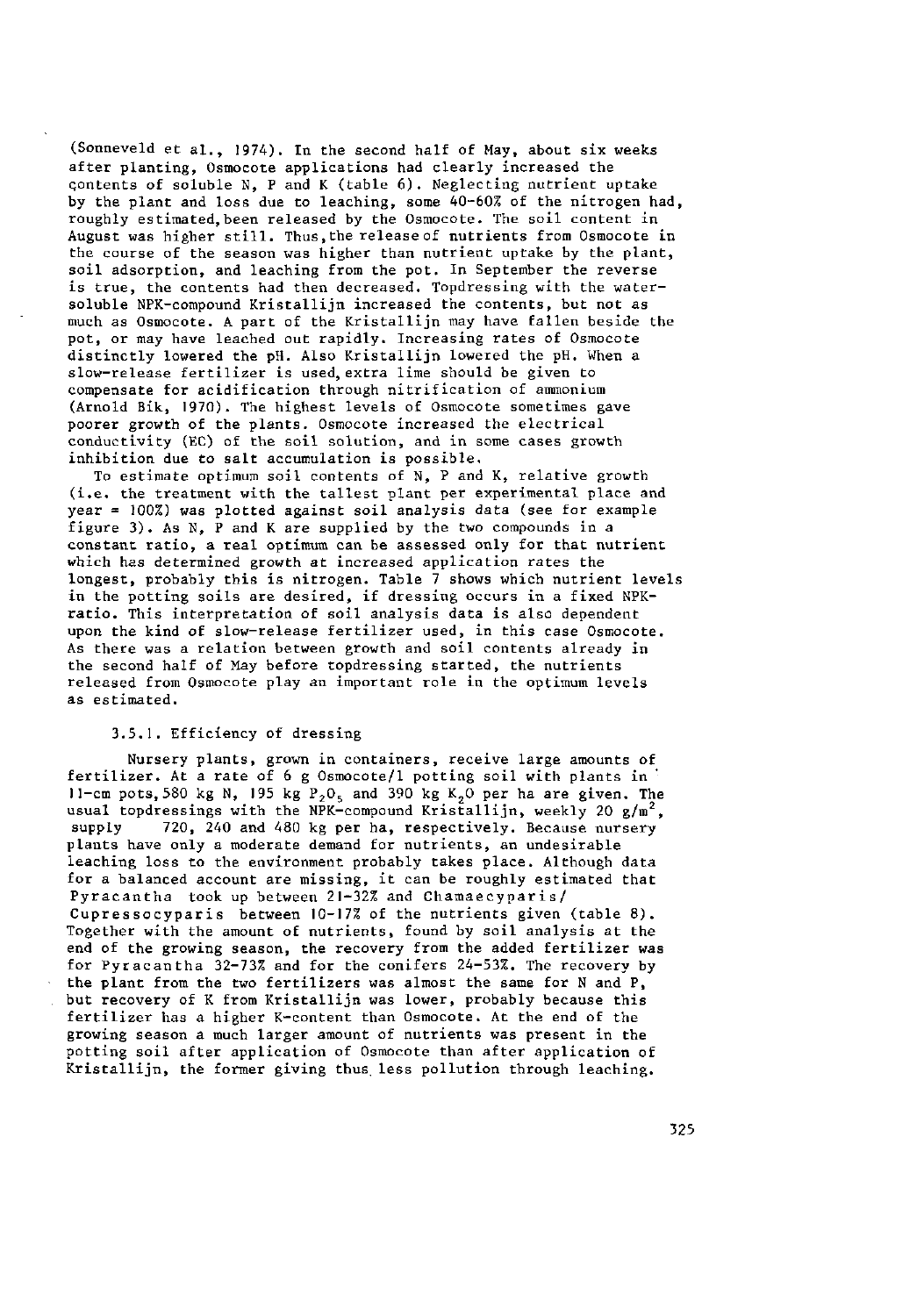However, the question arises what happens during winter, when precipitation is high and uptake by the plant is low. In the case of autumn planting, the higher fertility status during the period of sale, transport and delivery may be considered an advantage.

The foregoing calculation of recovery is based on the assumption that the nursery plants are grown in square pots, placed against each other and without paths. In practice, with paths and spaces between the pots, more than half of the broadcast fertilizer may be lost.

The fixed NPK-ratio of the two fertilizers was not necessarily the optimum. In the course of the growing season, the K-content of the soil, relative to that of N, increased, especially in the case of Kristallijn. Also phosphate accumulated in September. Possibly a higher content of N relative to P and K is better, especially at the end of the growing season. Currently the 8-9 months' type of Osmocote available in western Europe contains more phosphate, the NPK ratio being 18+11+10. At the beginning of growth in spring with low temperatures, release of P may be slow, and then uptake of P by the plant is also restricted. An increase in P content of the fertilizer may overcome this. The question arises whether this change is necessary for nursery plants, which have a low demand and, judging from our results, a higher level is even undesirable at the end of the season.

### 4. Discussion

At first sight the application of a slow-release fertilizer, which supplies nutrients as the plant needs them, has great advantages. Plants in pot with a small rooting volume can be given a larger supply at the start of the season without a great risk of burning on the one hand, and leaching and pollution of the environment on the other. One application of fertilizer mixed with the potting soil saves labour because during the growing season no special attention has to be paid to the nutrition of the plant. Permanent liquid feeding with watersoluble fertilizers also gives the possibility to keep up with the need of the plant, but after a period of heavy rains and leaching from the potting soil the necessity of dressing conflicts with the superfluity of irrigation. In the case of fairly large lots of pots, the diverse needs of the various species can be met more readily by using slow-release fertilizer than through liquid feeding, which is unsuitable for a small area. The time between mixing a slow-release fertilizer through the potting soil and planting, however, should not be too long, because otherwise salt accumulation may occur through nutrient release, with burning of the newly developing roots as a result. In view of the great number of nursery species with diverging needs of nutrition and uptake pattern, it is impossible to develop a controlled-release fertilizer that is ideal for all crops.

In several experiments Osmocote has proved its value (Manyard and Lorenz, 1979). As one species grows faster than the other, Osmocote with the most suitable rate of release should be chosen. If necessary, a mixture of formulations can be prepared. In the experiments described here, only Osmocote 18+6+12 (8-9 months'formula) was examined. By combining it with a topdressing of the water-soluble NPK-compound Kristallijn 18+6+18 in the first or second half of the growing season, it could be determined if the nutrient release starts too late or is exhausted too early. Experiments in the nursery centre Boskoop showed that 3 g Osmocote/1 potting soil gave insufficient and irregular growth so that a late topdressing was necessary as a supplement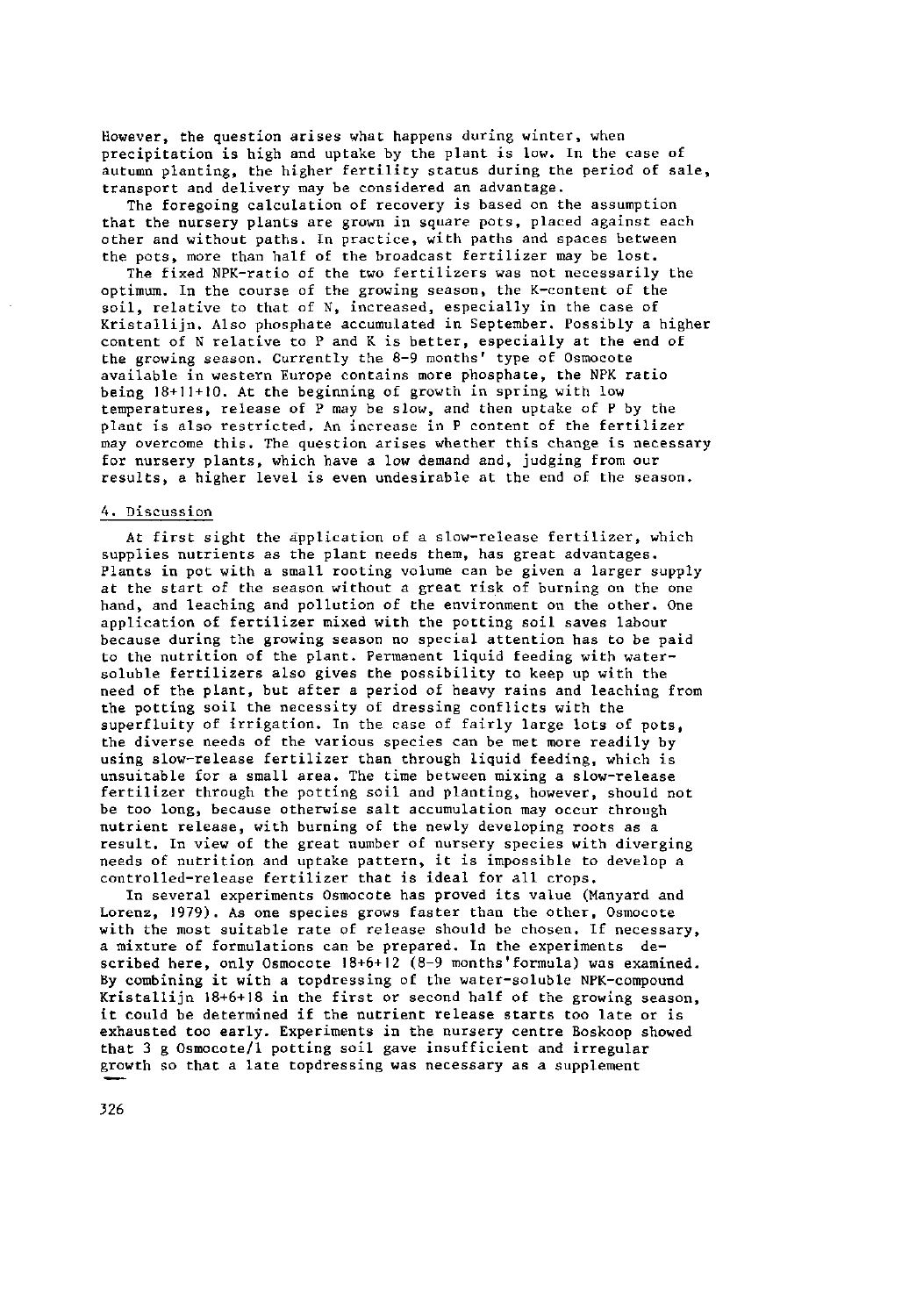(Rijswijk, 1975). Also other slow-release fertilizers sometimes require additional topdressing (Niers, 1980). However, in our trial, late topdressing gave no or little advantage in the presence of sufficient Osmocote.

Various experiments reported in the literature deal with the question whether a basal dressing with a slow-release fertilizer can replace topdressing during the growing season. Most of them report equally good results and, according to Manyard and Lorenz (1979), even better growth and quality are obtained with controlled-release fertilizer than with liquid feeding. Trial data in Boskoop indicate, at best, equal growth (Rijswijk, 1975). In our experiments the two methods of dressing were equivalent. It depends on the price of the fertilizers, the labour saved and the investment in the nutrient application equipment which of the two methods is preferable. When a slow-release fertilizer is to be mixed through the potting soil at the beginning of the growing season, the optimum rate has to be estimated, because it is not known what the growing season will be like. In the literature, recommended doses lie between 3-4.8 g Osmocote/1 potting soil. For growing tree seedlings in containers, Whitcomb (1981) mentions 3.6-5.3 g Osmocote 18+6+12 (6-9 months formulation) per litre of potting soil. In the case of topdressing with a soluble fertilizer,adjustments in the amounts applied can be made according to the rate of growth of the plants. An adjustment is also possible in the case of slow-release fertilizers by adding, during the growing season, an amount to the surface of the pot, which may give good results (Rijswijk, 1975). Intermittent drying and wetting retards the release (Lunt and Oertli, 1962). The basal dressing may also be given in this way to saltsusceptible plants (Will, 1979). With trickle irrigation, this method is less satisfactory (Coleman et al., 1978).

It could be that a specific combination of a suboptimum rate of Osmocote with liquid feeding gives better growth than each method alone. This has been reported in the literature (Coleman et al., 1978; Manyard and Lorenz, 1979), and also figure 2 points into that direction. However, if we consider all growth and quality characteristics, none of the combinations present in our experiments is clearly superior.

In both methods of dressing, approximately the same amount of nutrients was used. In practice, when the pots are not square, not placed shoulder to shoulder and when there are paths between the beds, liquid feeding leads to a much greater loss of nutrients and consequently to more pollution of the environment. At the end of the growing season, more nutrients were found in the potting soils with Osmocote. Thus this fertilizer had been more effective and caused less pollution of the environment. However, the question is what part of the material will continue to release nutrients during winter. The higher nutrient status of the potting soil may, on the other hand, be considered an advantage during the period of sale, transport, and delivery.

Excess of fertilizer, late in the season, may reduce winterhardiness of the nursery plant. Rijswijk (1978) found more winter damage after topdressing with Osmocote in mid-July. Also in the experiments described here, winterhardiness of Pyracantha decreased with increasing levels of Osmocote, but this was also true for late topdressing with Kristallijn.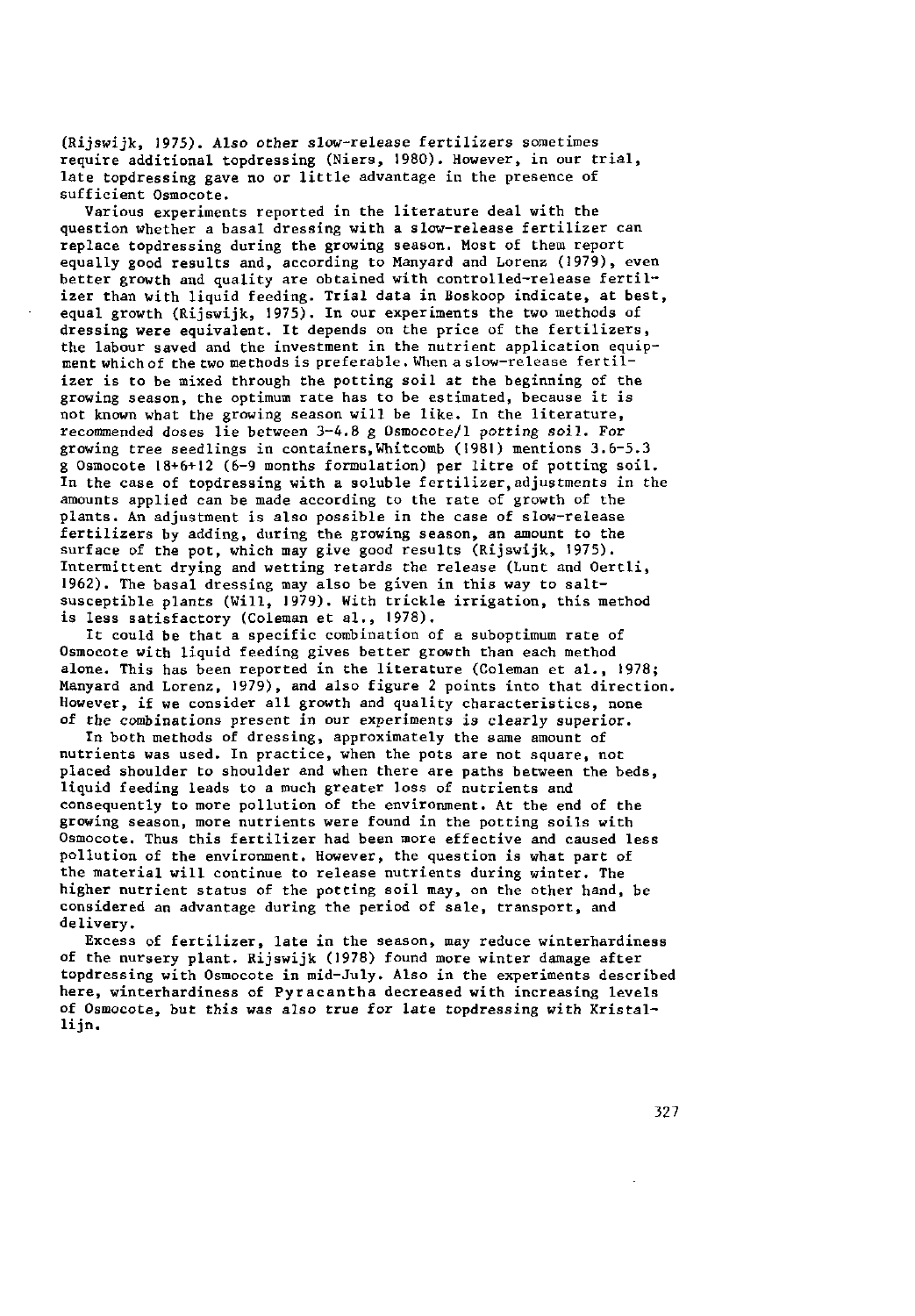#### Acknowledgments

The cooperation of Ir. B.C.M. van Elk, Research Station for Arboriculture at Boskoop, and Ing. W.E.H. Kloosterhuis, Experimental Garden for Arboriculture at Horst, who were in charge of the experiments conducted at their respective Stations, is gratefully acknowledged.

#### References

Arnold Bik, R., 1970. Nitrogen, salinity, substrates and growth of gloxinia and chrysanthemum. Agric. Res. Rep. 739, Centre Agric. Publ. Doc., Wageningen, 89 pp.

Coleman, R.A., Mock, T., and Furuta, T., 1978. Effectiveness of Osmocote fertilizer influenced by placement and dosage. California Agric. 32 no. 5: 12-13.

Lunt, O.R., and Oertli, J.J., 1962. Controlled-release of fertilizer minerals by incapsulating membranes: II. Efficiency of recovery, influence of soil moisture, mode of application and other considerations related to use. Soil Sei. Soc. Am. Proc. 26: 584-587.

Manyard, D.N., and Lorenz, O.A., 1979. Controlled-release fertilizers for horticultural crops. Hortic. Rev. 1: 79-140.

Niers, H., 1980. Bemesting van in potten geteelde boomkwekerijgewassen. Bedrijfsontw. 11: 961-964.

Oertli, J.J., and Lunt, O.R., 1962. Controlled-release of fertilizer minerals by incapsulating membranes. I. Factors influencing the rate of release. Soil Sei. Soc. Am. Proc. 26: 579-583.

Penningsfeld, F., and Fischer, P., 1979. Nährstoffanlieferung von zwei kunstumhüllten Depotdüngern in Torfsubstrat bei unterschiedlicher Feuchte und Temperatur. Landwirstsch. Forsch. 32: 165-185.

Rijswijk, J., 1975. Langzaamwerkende meststoffen bij de teelt van planten in pot. Bedrijfsontw. 6: 363-366.

Rijswijk, J., 1978. Het overwinteren van planten in pot of container. Groen 34: 443.

Sonneveld, C., Van den Ende, J., and Van Dijk, P.A., 1974. Analysis of growing media by means of a 1:1 $\frac{1}{2}$  volume extract. Commun. Soil Sci. Plant Anal. 5: 183-202.

Whitcomb, C.E., 1981. Growing tree seedlings in containers. Bull. Agric. Exp. Stn. Oklahoma State Univ. 755, 18 pp.

Will, H., 1979. Ergebnisse von Düngungsversuchen mit Gehölzen in Containern. Baumschulpraxis 8: 404,405.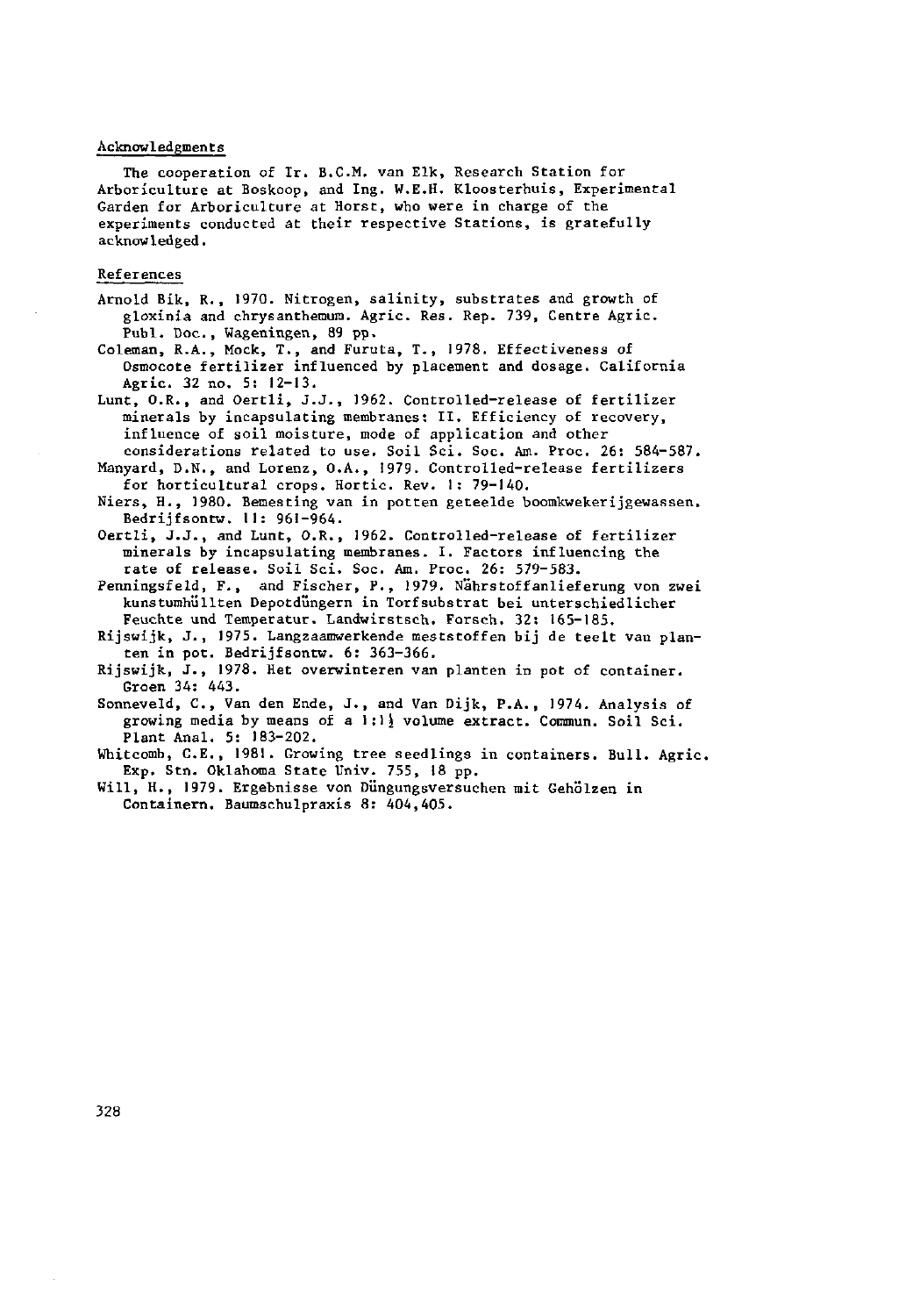| $-$ c $+$ 2<br>Ĩ.   |  |
|---------------------|--|
| and                 |  |
| J<br>ì              |  |
| $For$ Den<br>)<br>( |  |
| lizer scheme        |  |
| j<br>$-\frac{1}{2}$ |  |
| ı<br>ì              |  |
|                     |  |
|                     |  |

 $\sim$ 

|                                                                                                                        |                              | Chamaecyparis, Cupressocyparis                                                                                                                                                             |                       |                          |                          | Pyracantha     |                                                     |           |                             |
|------------------------------------------------------------------------------------------------------------------------|------------------------------|--------------------------------------------------------------------------------------------------------------------------------------------------------------------------------------------|-----------------------|--------------------------|--------------------------|----------------|-----------------------------------------------------|-----------|-----------------------------|
|                                                                                                                        | 1974                         |                                                                                                                                                                                            | 1975<br>1976<br>Haren |                          |                          | ۱<br>1974      |                                                     | 975, 1976 |                             |
|                                                                                                                        | Haren                        | Boskoop<br><u>Horst</u>                                                                                                                                                                    |                       | 1975<br>Boskoop<br>Horst | 1976<br>Boskoop<br>Horst | Haren<br> <br> | Boskoop<br><u>Horst</u>                             | Haren     | Boskoop<br>Horst            |
|                                                                                                                        |                              |                                                                                                                                                                                            |                       |                          |                          |                |                                                     |           |                             |
|                                                                                                                        |                              | 1.67                                                                                                                                                                                       |                       | $\frac{8}{10}$           | 1.83                     |                | 6.1                                                 |           | 0.67                        |
|                                                                                                                        |                              |                                                                                                                                                                                            |                       |                          |                          |                |                                                     |           |                             |
| $\ddot{o}$ $\dot{=}$ $\ddot{o}$ $\ddot{o}$ $\dot{+}$ $\ddot{o}$ $\ddot{o}$ $\ddot{o}$ $\ddot{o}$ $\ddot{o}$ $\ddot{o}$ | $-3,80,55$<br>$-3,80,55$     | 5.00                                                                                                                                                                                       | e sacasca<br>Sacasca  | 2.67                     | 4.33                     | 0.5780750      | 5.00                                                |           | 6.00                        |
|                                                                                                                        |                              | 8.35                                                                                                                                                                                       |                       |                          |                          |                | 8.35                                                |           |                             |
|                                                                                                                        |                              |                                                                                                                                                                                            |                       | $6.67$<br>9.33           | $6.67$<br>$9.33$         |                |                                                     |           | $9.33$<br>$1.36$<br>$12.67$ |
|                                                                                                                        |                              |                                                                                                                                                                                            |                       |                          |                          |                |                                                     |           |                             |
|                                                                                                                        |                              | Kristallijn, g/m/week                                                                                                                                                                      |                       |                          |                          |                |                                                     |           |                             |
|                                                                                                                        | Haren                        |                                                                                                                                                                                            |                       |                          |                          | Boskoop, Horst |                                                     |           |                             |
|                                                                                                                        |                              |                                                                                                                                                                                            |                       |                          |                          | Ó              |                                                     |           |                             |
| $6 - 44.4$                                                                                                             | $\bm{5}$<br><u>តំនឹតខាន់</u> | , mid-May - mid-Oct, ca 22 x<br>a mid-May - mid-Oct, ca 22 x<br>a mid-May - mid-Aug, ca 14 x<br>, mid-May - mid-Aug, ca 14 x<br>, mid-Aug - mid-Oct, ca 8 x<br>, mid-Aug - mid-Oct, ca 8 x |                       |                          |                          |                | 20 $g_s$ , $mid-May$ - $mid-Oct$ , $ca$ 22 $\times$ |           |                             |
|                                                                                                                        | .<br>ထိုက်လ်                 |                                                                                                                                                                                            |                       | ×                        |                          |                | 20 g, mid-May - mid-Aug, ca 14                      |           | ×                           |
| ò.                                                                                                                     | $\frac{1}{60}$               |                                                                                                                                                                                            |                       | ×                        |                          |                | 20 g, $mid-d-Aug - mid-Oct$ ; ca                    |           | ×<br>œ                      |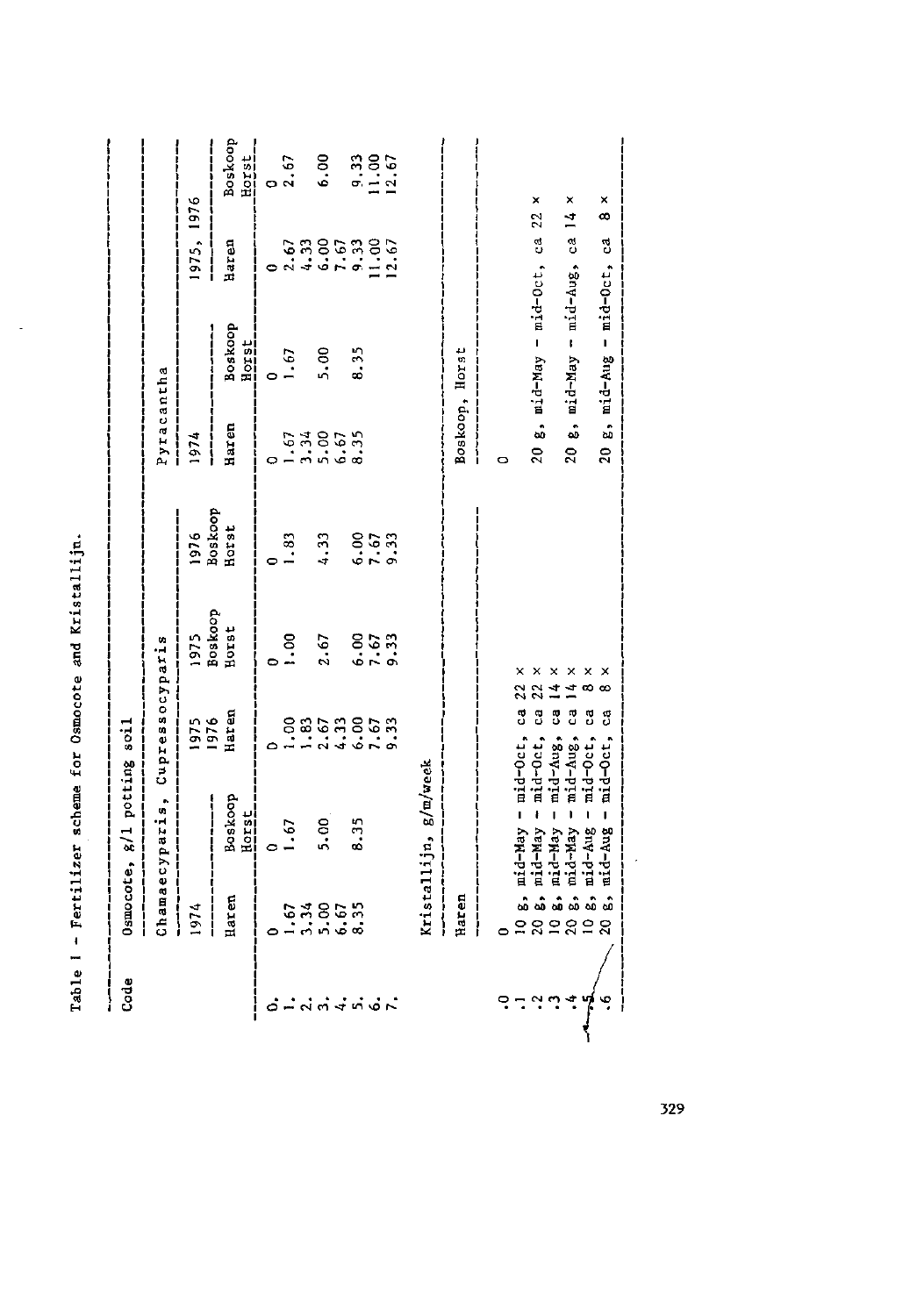| Year                 | Without Osmocote    |                                                            | With Osmocote       |                            |                         | Statistical evaluation                                            |                             |
|----------------------|---------------------|------------------------------------------------------------|---------------------|----------------------------|-------------------------|-------------------------------------------------------------------|-----------------------------|
|                      | 10 g/m <sup>2</sup> | $20 g/m^2$<br><b>│││││</b><br>││││││││││││││││││││││││││││ | 10 g/m <sup>2</sup> | $20 g/m^2$                 | $\frac{1}{2}$           | stat. significant*)<br> <br> <br> <br> <br>---------------------- | least significant           |
|                      |                     |                                                            |                     |                            | quant.<br>$\times$ osm. | quant                                                             | difference at<br>$P = 0.05$ |
|                      |                     | Chamaecyparis, Cupressocyparis                             |                     |                            |                         |                                                                   |                             |
|                      |                     |                                                            |                     |                            |                         | $\ddagger$                                                        | i c⊞                        |
| 1974                 | ង<br>ភីភី<br>ភីភី   | ទី<br>អំដូង                                                | គឺ<br>អ៊ីកូឌ        | គឺ<br>ងកង                  |                         |                                                                   |                             |
| 1976                 |                     |                                                            |                     |                            |                         |                                                                   | 2                           |
|                      | Pyracantha          |                                                            |                     |                            |                         |                                                                   |                             |
|                      |                     |                                                            | 57                  |                            |                         |                                                                   |                             |
| 1974<br>1976<br>1976 | 8<br>44<br>7        | 5<br>556<br>55                                             | $\mathbf{63}$       | 9<br>9<br>9<br>9<br>9<br>9 | $\frac{1}{1}$           | $\frac{1}{1}$                                                     | $\sim$ $\sim$               |
|                      |                     |                                                            | 92                  |                            |                         | $\ddagger$                                                        |                             |

Table 2 - Effect of quantity of Kristallijn 18+6+18 on plant height at the end of the growing season

í.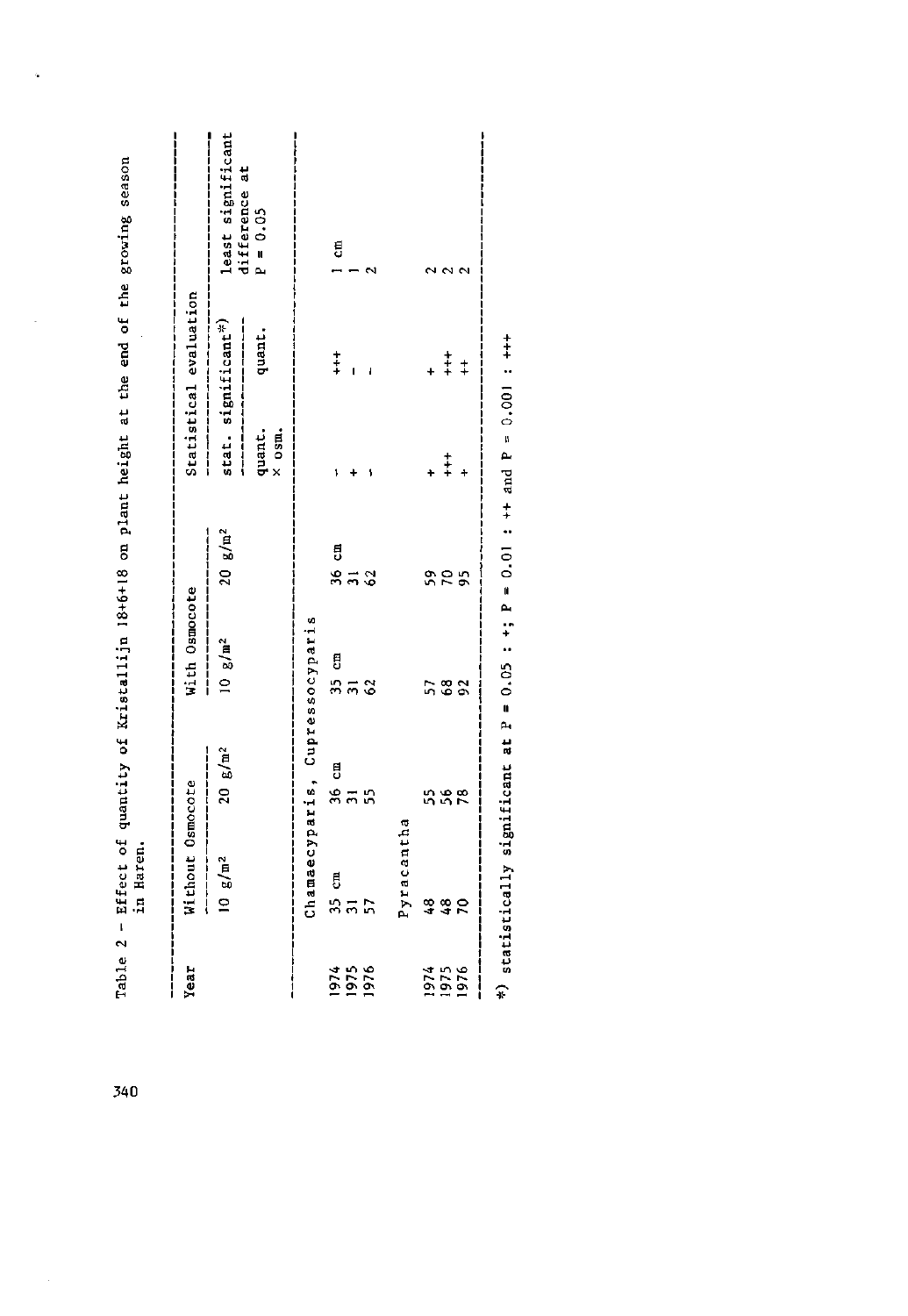| Place            | Year | Osmocote                                                                                                 |                   |                 | Kristallijn without    |                   |                            | Statistical evaluation  |                                       |
|------------------|------|----------------------------------------------------------------------------------------------------------|-------------------|-----------------|------------------------|-------------------|----------------------------|-------------------------|---------------------------------------|
|                  |      | without Krist.<br>$\begin{array}{c} \n\cdot & \cdot \\ \n\cdot & \cdot \\ \n\cdot & \cdot \n\end{array}$ |                   | Osmocote        |                        |                   | stat. sign.                |                         | least sign. diff.                     |
|                  |      | optimum<br>g/1                                                                                           | maximum<br>height | early           | late                   | contin.           | Krist.<br>with/<br>without | Osm.<br>quadr.<br>comp. | $P = 0.05$ between<br>Osm. and Krist. |
|                  |      |                                                                                                          | Chamaecyparis,    | Cupressocyparis |                        |                   |                            |                         |                                       |
|                  |      | 5.6                                                                                                      | Ę                 | ã               |                        | ដូ                |                            |                         | g                                     |
| Boskoop<br>Haren |      |                                                                                                          |                   |                 |                        |                   | $\ddagger$ ,               |                         | <b>CO</b>                             |
| Horst            |      |                                                                                                          |                   |                 |                        |                   |                            |                         | ൚                                     |
| Boskoop          |      | 4440                                                                                                     | <b>333335</b>     | n<br>888888888  | គ<br>ងងក្នុងខ្លួងក្នុង | <b>BBBB555555</b> |                            |                         | $\sim$                                |
| Haren            |      |                                                                                                          |                   |                 |                        |                   |                            | $\ddagger$              | $\sim$                                |
| Horst            |      |                                                                                                          |                   |                 |                        |                   |                            |                         | $\sim$ m                              |
| Boskoop          |      |                                                                                                          | 53                |                 |                        |                   | $\ddagger$                 |                         |                                       |
| Haren            |      | $\frac{4}{9}$ $\frac{6}{9}$                                                                              |                   |                 |                        |                   | $\ddagger$                 | $\ddagger$ $\ddagger$   |                                       |
| Horst            |      |                                                                                                          |                   |                 |                        |                   | $\ddagger$                 | $\ddagger$              |                                       |
|                  |      | Pyracantha                                                                                               |                   |                 |                        |                   |                            |                         |                                       |
| Boskoop          |      |                                                                                                          |                   | 23              |                        |                   |                            |                         |                                       |
| Haren            |      |                                                                                                          |                   | $53 +$          |                        |                   |                            |                         | 554                                   |
| Horst            |      |                                                                                                          | <b>8285F\$283</b> |                 | 543356448              | <b>ADREASES</b>   |                            |                         |                                       |
| Boskoop          |      |                                                                                                          |                   |                 |                        |                   | $\ddagger$                 | $\ddagger$              |                                       |
| Haren            |      |                                                                                                          |                   |                 |                        |                   | $\ddagger$                 |                         | r ∞                                   |
| Horst            |      |                                                                                                          |                   |                 |                        |                   | $\ddagger$                 |                         |                                       |
| Boskoop          |      |                                                                                                          |                   |                 |                        |                   | $\ddagger$                 |                         |                                       |
| Haren            |      |                                                                                                          |                   | <b>7022071</b>  |                        |                   | $\ddagger$                 | <b>!!!!!</b>            | 222                                   |
| Horst            |      |                                                                                                          |                   |                 |                        |                   | $\ddot{+}$                 |                         |                                       |
|                  |      |                                                                                                          |                   |                 |                        |                   |                            |                         |                                       |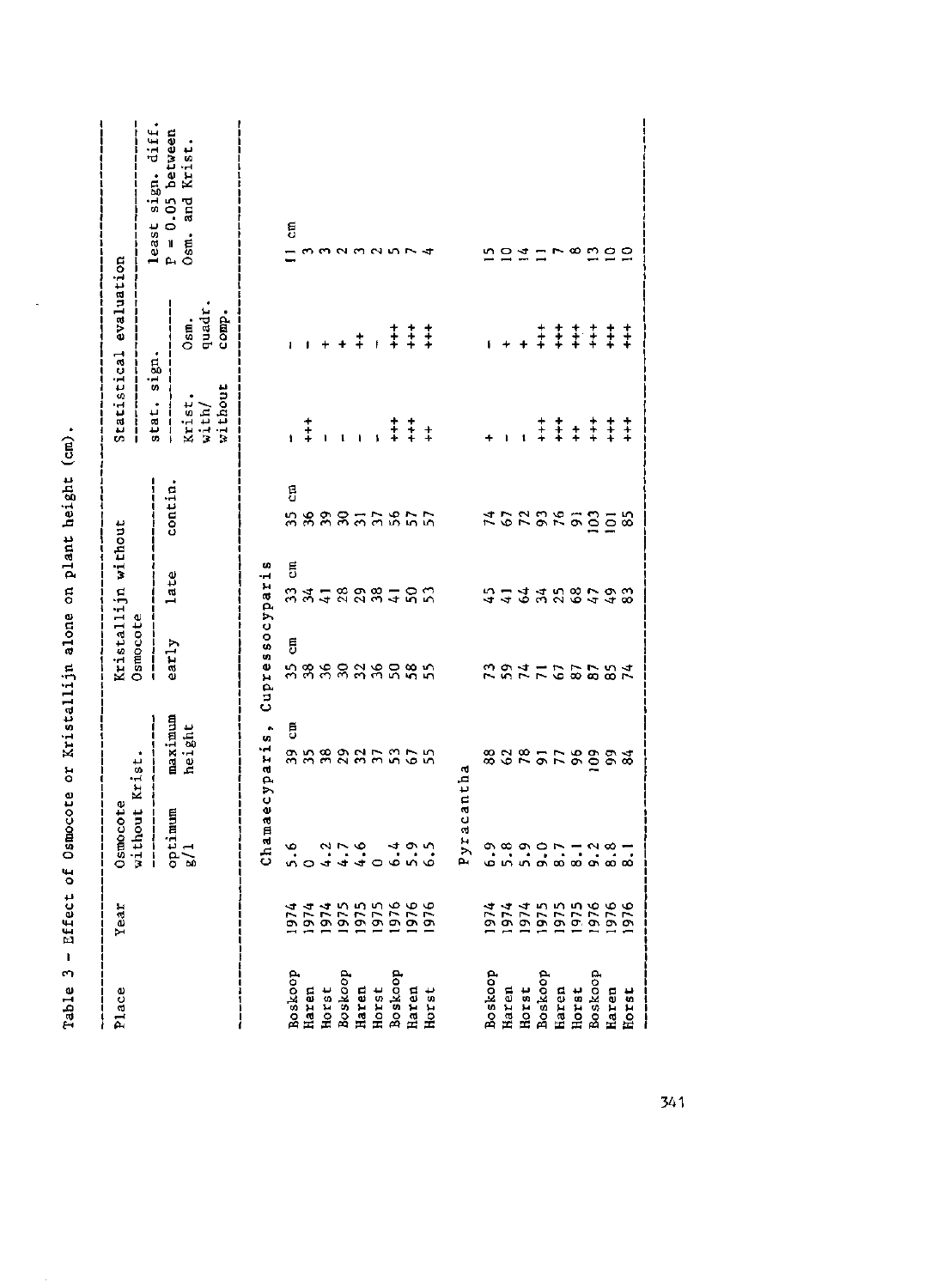|                                                                   | height of plant (cm).        |                         |                                       |         |                              |                                                                                                                                                                                                                                                                                                                     |
|-------------------------------------------------------------------|------------------------------|-------------------------|---------------------------------------|---------|------------------------------|---------------------------------------------------------------------------------------------------------------------------------------------------------------------------------------------------------------------------------------------------------------------------------------------------------------------|
| Place                                                             | Year                         | Kristallijn topdressing |                                       |         | Statistical evaluation       |                                                                                                                                                                                                                                                                                                                     |
|                                                                   |                              | early                   | late                                  | contin. | Osm. × Krist.<br>interaction | difference $P = 0.05$<br>least sign.                                                                                                                                                                                                                                                                                |
|                                                                   |                              |                         | Chamaecyparis, Cupressocyparis        |         |                              |                                                                                                                                                                                                                                                                                                                     |
| Boskoop<br>Haren                                                  | .974                         | g<br>í.                 | ã                                     |         |                              | Ę                                                                                                                                                                                                                                                                                                                   |
|                                                                   |                              |                         | $\mathbf{I}$                          |         |                              |                                                                                                                                                                                                                                                                                                                     |
| Horst<br>Boskoop<br>Boskoop<br>Haren<br>Boskoop<br>Baxen<br>Haren | 1974<br>1975<br>1975<br>1976 | $\mathbf{I}$            | $-1.00000$                            |         | $1 + 1$                      |                                                                                                                                                                                                                                                                                                                     |
|                                                                   |                              |                         |                                       |         |                              |                                                                                                                                                                                                                                                                                                                     |
|                                                                   |                              |                         |                                       |         |                              |                                                                                                                                                                                                                                                                                                                     |
|                                                                   |                              | Ĭ.                      |                                       |         | $\overline{1}$               |                                                                                                                                                                                                                                                                                                                     |
|                                                                   |                              |                         |                                       |         |                              |                                                                                                                                                                                                                                                                                                                     |
|                                                                   |                              |                         |                                       |         | $\ddagger \ddagger$ .        |                                                                                                                                                                                                                                                                                                                     |
| Horst                                                             |                              | $\ddot{}$               | 1.5                                   |         |                              |                                                                                                                                                                                                                                                                                                                     |
|                                                                   |                              | Pyracantha              |                                       |         |                              |                                                                                                                                                                                                                                                                                                                     |
|                                                                   |                              | $-1.0$                  |                                       |         |                              |                                                                                                                                                                                                                                                                                                                     |
| Boskoop<br>Haren                                                  |                              | $\ddot{ }$ .0           | $0.9.9.9.9.9.9.9.7.$ $0.4.9.9.9.9.4.$ |         | .‡.‡‡‡‡‡;                    | $\frac{1}{4}$ $\frac{5}{1}$ $\frac{5}{1}$ $\frac{5}{1}$ $\frac{5}{1}$ $\frac{5}{1}$ $\frac{5}{1}$ $\frac{5}{1}$ $\frac{3}{1}$ $\frac{5}{1}$ $\frac{3}{1}$ $\frac{5}{1}$ $\frac{3}{1}$ $\frac{5}{1}$ $\frac{3}{1}$ $\frac{5}{1}$ $\frac{3}{1}$ $\frac{5}{1}$ $\frac{3}{1}$ $\frac{5}{1}$ $\frac{3}{1}$ $\frac{5}{1}$ |
|                                                                   |                              | $\mathbf{I}$            |                                       |         |                              |                                                                                                                                                                                                                                                                                                                     |
| Horst<br>Boskoop                                                  |                              |                         |                                       |         |                              |                                                                                                                                                                                                                                                                                                                     |
| Haren                                                             |                              | $40 - 40$<br>$0.0 - 40$ |                                       |         |                              |                                                                                                                                                                                                                                                                                                                     |
| Horst<br>Boskoop                                                  |                              |                         |                                       |         |                              |                                                                                                                                                                                                                                                                                                                     |
|                                                                   |                              |                         |                                       |         |                              |                                                                                                                                                                                                                                                                                                                     |
| Haren                                                             |                              |                         |                                       |         |                              |                                                                                                                                                                                                                                                                                                                     |
| Horst                                                             |                              |                         |                                       |         |                              |                                                                                                                                                                                                                                                                                                                     |
|                                                                   |                              |                         |                                       |         |                              |                                                                                                                                                                                                                                                                                                                     |

Ï

 $\cdot$  $\vdots$  $x + h$   $y = 1$  $\frac{1}{\epsilon}$ .<br>مار<br>مار  $Tahla = h = Fffart$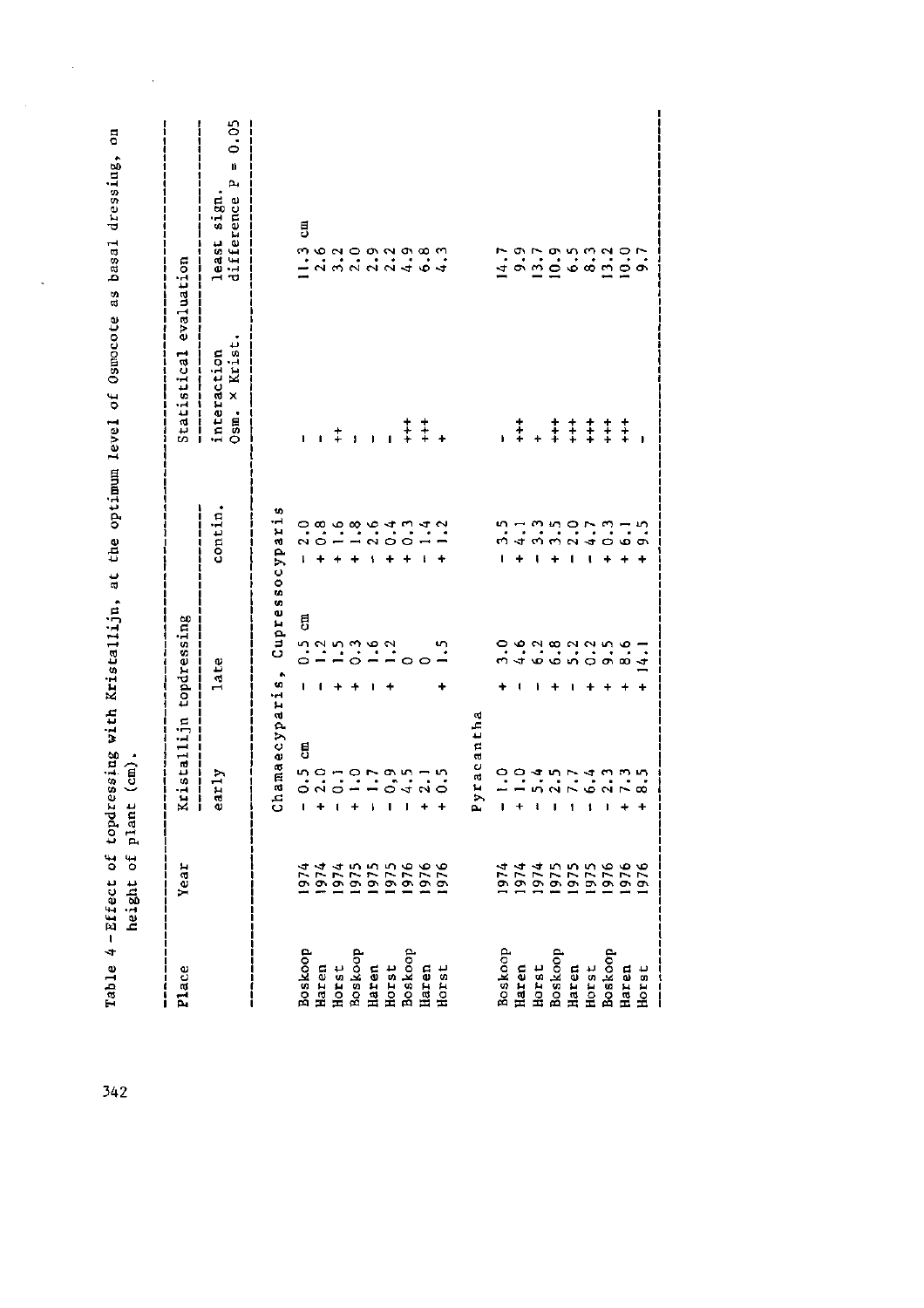| Kristallijn topdressing, without Osm.<br>$\begin{array}{ccc} \dot{\circ} & \dot{\circ} & \dot{\circ} & \dot{\circ} \\ \dot{\circ} & \dot{\circ} & \dot{\circ} & \dot{\circ} \\ \end{array}$<br>early late contin.<br>$\ddot{q}$ $\ddot{m}$ $\ddot{m}$ $\ddot{m}$ $\ddot{m}$ $\ddot{m}$ $\ddot{m}$ $\ddot{m}$ $\ddot{m}$ $\ddot{m}$<br>stat. eval.<br>Iin. comp.<br>$\frac{1}{2}$<br>$\frac{1}{2}$<br>$\frac{1}{1}$ $\frac{1}{1}$ $\frac{1}{1}$ $\frac{1}{1}$ $\frac{1}{1}$ $\frac{1}{1}$ $\frac{1}{1}$ $\frac{1}{1}$ $\frac{1}{1}$ $\frac{1}{1}$<br>$0.$ 1. 3. 5. 6. 7.<br>$8 - - - - -$<br>$0 - - - -$<br>$n \alpha$ $4 \, r \, \alpha \, n$<br>$n \, \alpha \, m \, n \, n$<br>$\frac{1}{2}$<br>o communico<br>Communicação<br>$\begin{array}{cccc}\n\hline\n\alpha & \eta & \eta & \tau & \tau & \tau & \tau & \tau & \tau \\ \hline\n\sigma & \eta & \eta & \tau & \tau & \tau & \tau & \tau & \tau & \tau\n\end{array}$<br>(spring)<br><b>1925</b><br>1925 1926<br>1927 1927 1927<br>Boskoop<br>Haren<br>Harst<br>Boskoop<br>Boskoop<br>Haren<br>Boskoop<br>Boskoop<br>Baren<br>Harst | Place | Year |  |  | Osmocote rates, code, without Kristallijn |  |  |                            |
|--------------------------------------------------------------------------------------------------------------------------------------------------------------------------------------------------------------------------------------------------------------------------------------------------------------------------------------------------------------------------------------------------------------------------------------------------------------------------------------------------------------------------------------------------------------------------------------------------------------------------------------------------------------------------------------------------------------------------------------------------------------------------------------------------------------------------------------------------------------------------------------------------------------------------------------------------------------------------------------------------------------------------------------------------------------------------------------------|-------|------|--|--|-------------------------------------------|--|--|----------------------------|
|                                                                                                                                                                                                                                                                                                                                                                                                                                                                                                                                                                                                                                                                                                                                                                                                                                                                                                                                                                                                                                                                                            |       |      |  |  |                                           |  |  | stat.eval.<br>with/without |
|                                                                                                                                                                                                                                                                                                                                                                                                                                                                                                                                                                                                                                                                                                                                                                                                                                                                                                                                                                                                                                                                                            |       |      |  |  |                                           |  |  |                            |
|                                                                                                                                                                                                                                                                                                                                                                                                                                                                                                                                                                                                                                                                                                                                                                                                                                                                                                                                                                                                                                                                                            |       |      |  |  |                                           |  |  |                            |
|                                                                                                                                                                                                                                                                                                                                                                                                                                                                                                                                                                                                                                                                                                                                                                                                                                                                                                                                                                                                                                                                                            |       |      |  |  |                                           |  |  |                            |
|                                                                                                                                                                                                                                                                                                                                                                                                                                                                                                                                                                                                                                                                                                                                                                                                                                                                                                                                                                                                                                                                                            |       |      |  |  |                                           |  |  |                            |
|                                                                                                                                                                                                                                                                                                                                                                                                                                                                                                                                                                                                                                                                                                                                                                                                                                                                                                                                                                                                                                                                                            |       |      |  |  |                                           |  |  |                            |
|                                                                                                                                                                                                                                                                                                                                                                                                                                                                                                                                                                                                                                                                                                                                                                                                                                                                                                                                                                                                                                                                                            |       |      |  |  |                                           |  |  |                            |
|                                                                                                                                                                                                                                                                                                                                                                                                                                                                                                                                                                                                                                                                                                                                                                                                                                                                                                                                                                                                                                                                                            |       |      |  |  |                                           |  |  |                            |
|                                                                                                                                                                                                                                                                                                                                                                                                                                                                                                                                                                                                                                                                                                                                                                                                                                                                                                                                                                                                                                                                                            |       |      |  |  |                                           |  |  |                            |
|                                                                                                                                                                                                                                                                                                                                                                                                                                                                                                                                                                                                                                                                                                                                                                                                                                                                                                                                                                                                                                                                                            |       |      |  |  |                                           |  |  |                            |

Table 5 - Effect of Osmocote and Kristallijn on winterhardiness of Pyracantha.

 $\hat{\boldsymbol{\beta}}$ 

l,

 $\widehat{\ast}$ 

rating for new rootlets in spring: 0 = no new roots; 5 = very good new rooting<br>n.c. = not calculated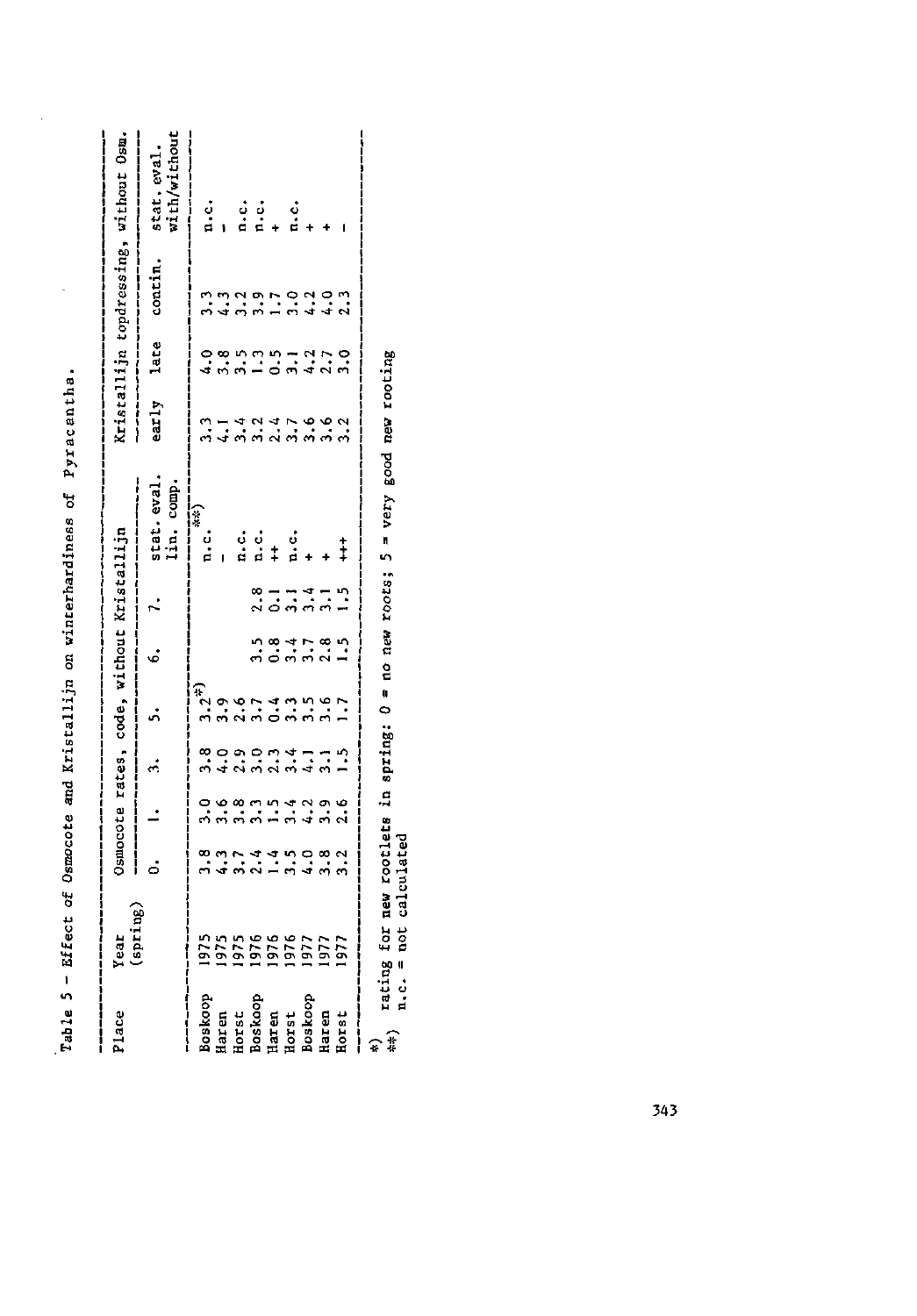| Period of                                 |                   | Effect of Osmocote for two levels |                   |                                      |                   |                     |
|-------------------------------------------|-------------------|-----------------------------------|-------------------|--------------------------------------|-------------------|---------------------|
| sampling                                  | 1974              |                                   | 1975              |                                      | 1976              |                     |
|                                           | 0.                | 5.                                | 0.                | 5.                                   | 0.                | 5.                  |
| End of May<br>Mid-August<br>Mid-September | 4.2<br>0.9<br>0.5 | - 8.4<br>12.6<br>5.8              | 0.7<br>1.6<br>1.4 | 3.6<br>11.6<br>8.8                   | 2.6<br>1.7<br>1.1 | 15.0<br>12.5<br>7.5 |
|                                           | 1974              |                                   | 1975              | Effect of Kristallijn for two levels | 1976              |                     |
|                                           | no                | contin.                           | no                | contin.                              | no                | contin.             |
| Mid-August<br>Mid-September               | 5.7<br>2.5        | 7.7<br>4.1                        | 7.0<br>4.3        | 7.4<br>5. 1                          | 7.3<br>4.9        | 7.8<br>6.6          |

Table 6 - Effect of Osmocote and Kristallijn on N-content of soil (mmol N in soil-water extract 1:1.5, v/v).

Table 7 - Optimum soil contents of N, P and K in the 1:1.5 soil-water extract in August and September, derived from graphs relating relative growth to soil contents. Dressing with two fixed-ratio NPK-compounds, one a slow-release fertilizer.

| Element          | Period              |              | Pyracantha   |              |            | Chamaecyparis,<br>Cupressocyparis |              |
|------------------|---------------------|--------------|--------------|--------------|------------|-----------------------------------|--------------|
|                  |                     | 1974         | 1975         | 1976         | 1974       | 1975                              | 1976         |
| N mmol/1 extract | August<br>September | 6.5<br>2.5   | 7.5<br>3.5   | 6.5<br>3.0   | 0.2        | 2.3<br>2.3                        | 3.5<br>2.5   |
| $P \mod 1$       | August<br>September | 0.65<br>0.34 | 0.58<br>0.32 | 0.68<br>0.32 |            | 0.24<br>0.24                      | 0.32<br>0.29 |
| $K$ mmol/1       | August<br>September | 2.8<br>1.8   | 2.8<br>1.8   | 3.3<br>2.0   | 1.5<br>0.8 | 0.8<br>1.3                        | 1.3<br>1.5   |

 $\ddot{\phantom{a}}$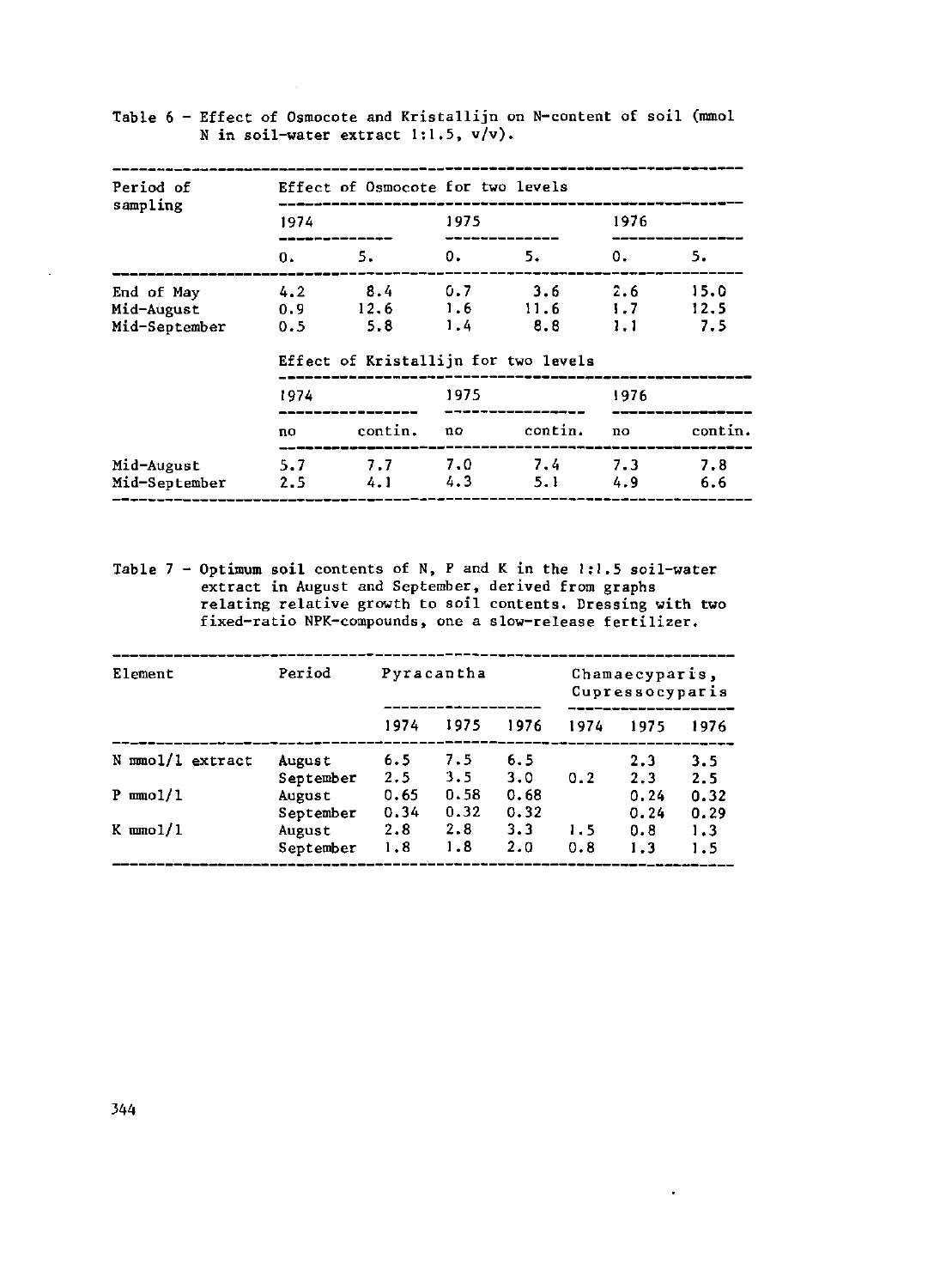| Element | Recovered         | Osmocote |                                       | Kristallijn |        |
|---------|-------------------|----------|---------------------------------------|-------------|--------|
|         | nutrient in       |          | Pyrac. Cham.-Cupr. Pyrac. Cham.-Cupr. |             |        |
| N       | plant             | $-32\,7$ | 17 <sub>z</sub>                       | $32\,Z$     | - 15 Z |
|         | $plant + soil$ 51 |          | - 37                                  | 34          | 24     |
|         | plant             | $-21$    | 16                                    | 24          | 17     |
|         | $plant + soilt$   | 51       | -46                                   | 32          | 31     |
|         | plant             | 30       | 15                                    | 23          | 10     |
|         | plant + soil      | - 73     | 53                                    | 45          | 34     |

L.

Table 8 - Recovery of fertilizer by the plant and amount the potting soils at the end of the growing percentage of suppl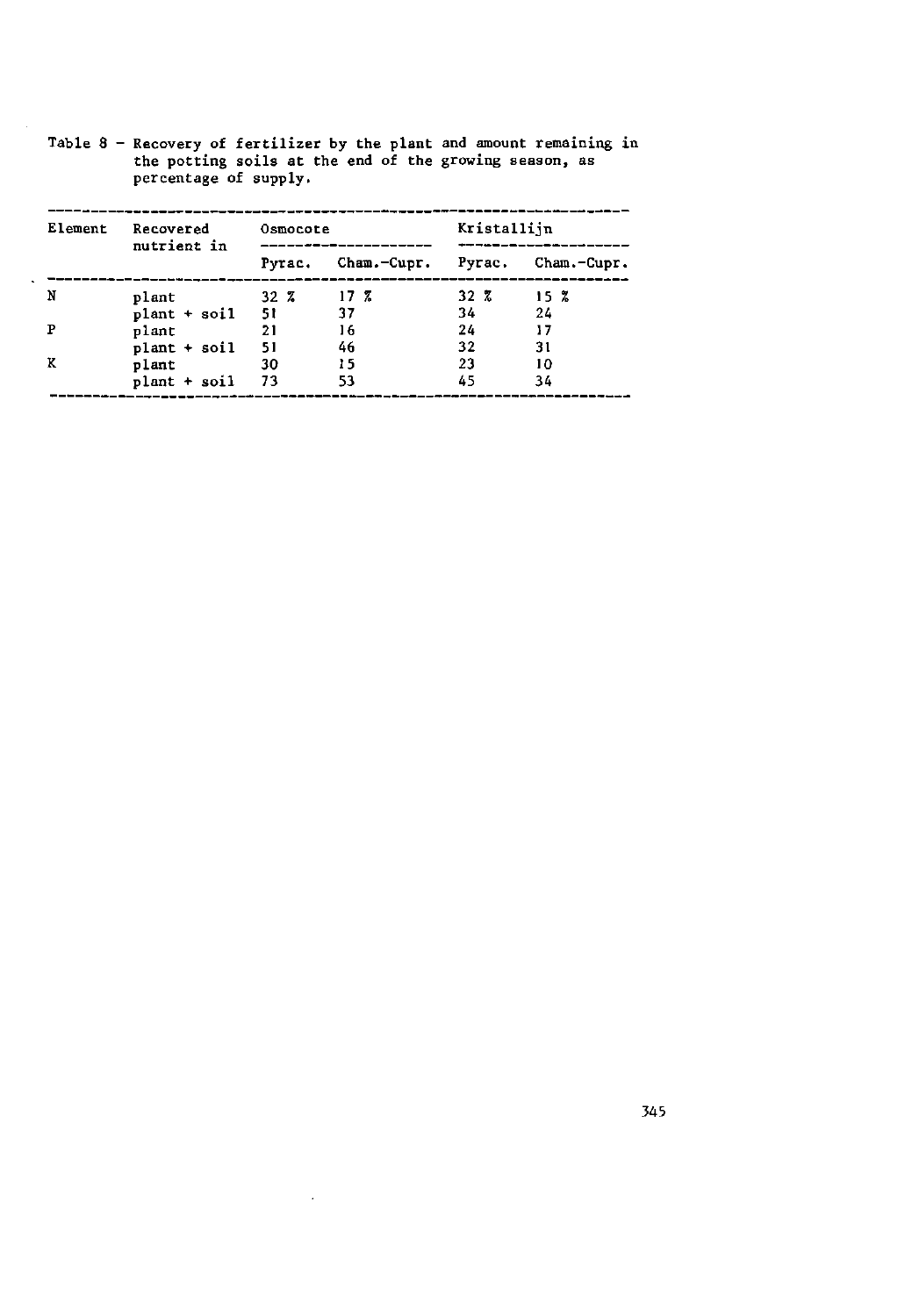

Figure 1 - Relative growth of Chamaecyparis/Cupressocyparis as affected by Osmocove level, mixed through potting soil, and topdressing with Kristallijn.

 $\ddot{\phantom{0}}$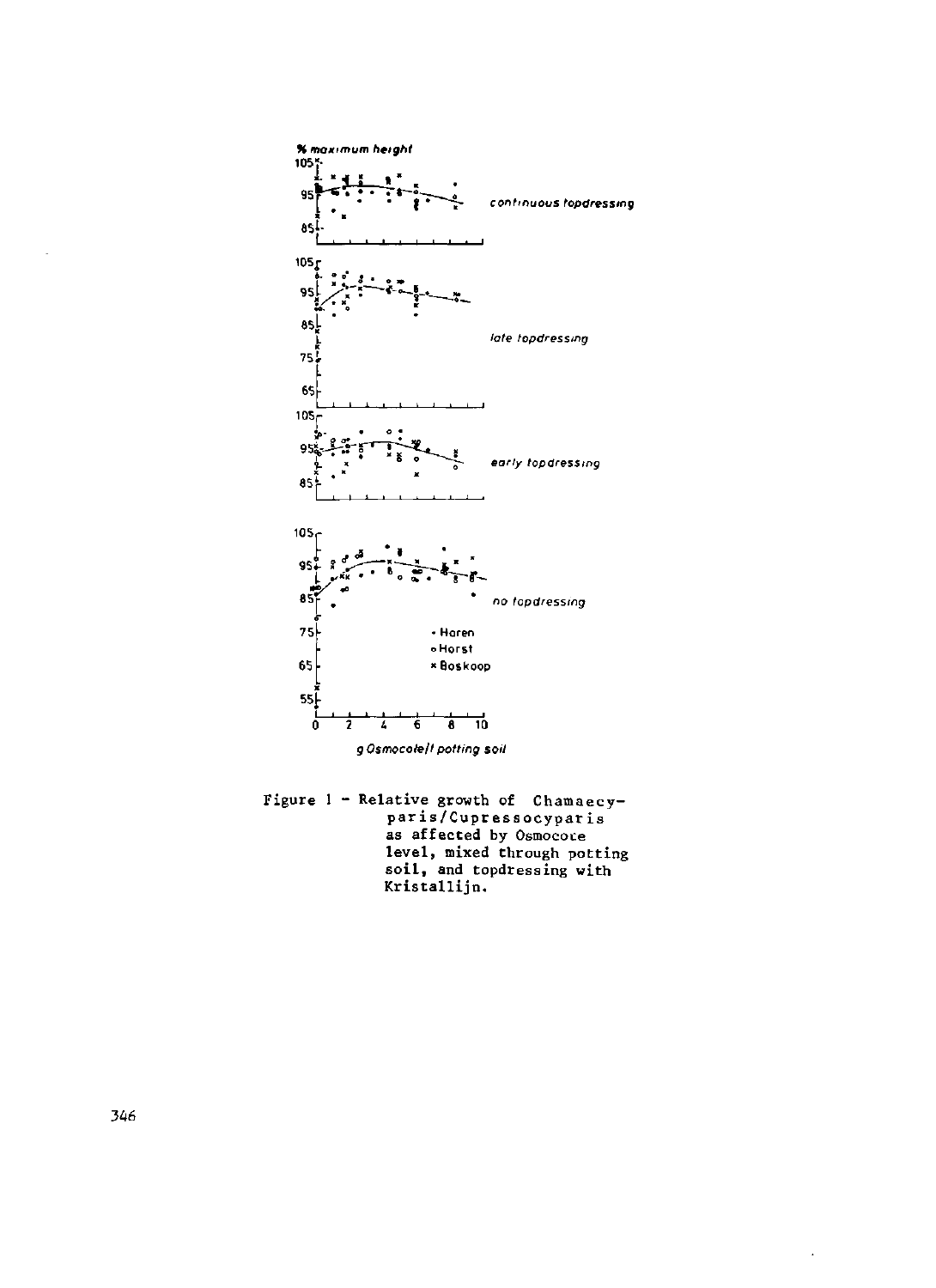

Figure 2 - Relative growth of Pyracantha as affected by Osmocote level, mixed through potting<br>soil, and topdressing with<br>Kristallijn.